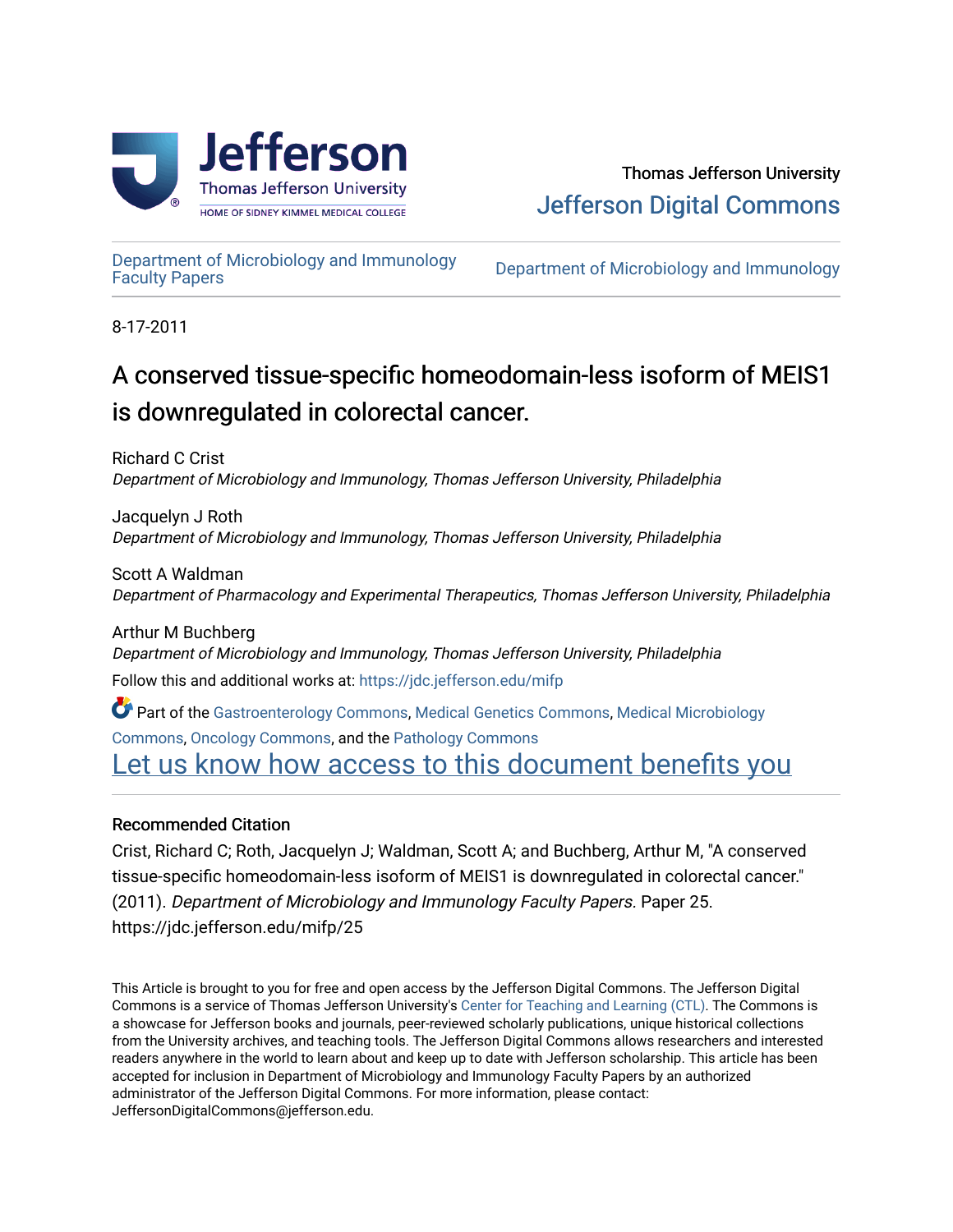# A Conserved Tissue-Specific Homeodomain-Less Isoform of MEIS1 Is Downregulated in Colorectal Cancer

## Richard C. Crist<sup>1</sup>, Jacquelyn J. Roth<sup>1</sup>, Scott A. Waldman<sup>2</sup>, Arthur M. Buchberg<sup>1\*</sup>

1 Department of Microbiology and Immunology, Thomas Jefferson University, Philadelphia, Pennsylvania, United States of America, 2 Department of Pharmacology and Experimental Therapeutics, Thomas Jefferson University, Philadelphia, Pennsylvania, United States of America

## Abstract

Colorectal cancer is one of the most common cancers in developed nations and is the result of both environmental and genetic factors. Many of the genetic lesions observed in colorectal cancer alter expression of homeobox genes, which encode homeodomain transcription factors. The MEIS1 homeobox gene is known to be involved in several hematological malignancies and solid tumors and recent evidence suggests that expression of the MEIS1 transcript is altered in colorectal cancer. Despite this potential connection, little is known about the role of the gene in the intestines. We probed murine gastrointestinal tissue samples with an N-terminal Meis1 antibody, revealing expression of two previously described isoforms, as well as two novel Meis1 products. A 32 kD Meis1 product was expressed in the nuclei of non-epithelial cells in the stomach and colon, while a 27 kD product was expressed in the cytoplasm of epithelial cells in the proximal colon. Our data suggest that the 27 kD and 32 kD Meis1 proteins are both forms of the Meis1d protein, a homeodomain-less isoform whose transcript was previously identified in cDNA screens. Both the MEIS1D transcript and protein were expressed in human colon mucosa. Expression of the MEIS1D protein was downregulated in 83% (10/12) of primary colorectal cancer samples compared to matched normal mucosa, indicating that MEIS1D is a biomarker of colorectal tumorigenesis. The decreased expression of MEIS1D in colon tumors also suggests that this conserved homeodomain-less isoform may act as a tumor suppressor in human colorectal cancer.

Citation: Crist RC, Roth JJ, Waldman SA, Buchberg AM (2011) A Conserved Tissue-Specific Homeodomain-Less Isoform of MEIS1 Is Downregulated in Colorectal Cancer. PLoS ONE 6(8): e23665. doi:10.1371/journal.pone.0023665

Editor: Sumitra Deb, Virginia Commonwealth University, United States of America

Received May 20, 2011; Accepted July 22, 2011; Published August 17, 2011; 20 July 2011

Copyright: © 2011 Crist et al. This is an open-access article distributed under the terms of the Creative Commons Attribution License, which permits unrestricted use, distribution, and reproduction in any medium, provided the original author and source are credited.

Funding: This work was supported by the National Institutes of Health [T32-CA09678 to RCC, T32-CA09683 to JJR] and the National Cancer Institute. The funders had no role in study design, data collection and analysis, decision to publish, or preparation of this manuscript.

Competing Interests: The authors have declared that no competing interests exist.

\* E-mail: Arthur.Buchberg@jefferson.edu

### Introduction

Colorectal cancer accounts for approximately 10% of both cancer diagnoses and mortalities in the United States (www. cancer.org). The mortality rate has decreased in the previous two decades, primarily reflecting higher levels of compliance with recommended colonoscopy screenings as well as the improved efficacy of therapeutic options [1]; however, colorectal cancer still has the second highest mortality incidence in the United States, trailing only lung cancer. Like many types of cancer, colorectal cancer has both environmental and genetic components [2,3,4]. Both sporadic and hereditary forms of the disease are associated with an accumulation of multiple genetic lesions [5,6], which can result in decreased levels of apoptosis [7], loss of cell cycle regulation [8], and constitutive activation of the WNT signaling pathway [9]. As regulators of downstream transcriptional activation, transcription factors are frequently dysregulated in colorectal cancer [10,11].

Homeobox genes encode proteins with DNA-binding domains known as homeodomains. These homeodomain proteins act as transcription factors, binding promoter regions and activating transcription [12]. HOX gene family members are the prototypical homeobox genes.  $HOX$  genes are involved in embryonic segmentation and patterning as well as the development of numerous organ systems, including the gastrointestinal tract [12].

Developmental genes are often ectopically expressed during carcinogenesis [13] and several HOX genes have been linked to colorectal cancer. HOXB6, HOXB8, HOXC8, HOXC9, and HOXD13 are overexpressed in both colorectal cancer cell lines and primary colon tumors [14,15,16]. HOXB13, however, is normally expressed in colonic mucosa but is downregulated in tumor tissue  $[10]$ . Deregulation of non- $HOX$  homeobox genes has also been observed in colorectal carcinomas. CDX1 and CDX2 are downregulated during colorectal carcinogenesis [17,18], while aberrant PROX1 expression in the colon results in increased dysplasia [19].

Homeodomain transcription factors often bind promoter regions as either homodimeric or heterodimeric complexes [20]. This dimerization provides increased specificity of transcriptional activation [21]. The MEIS1 homeodomain protein is a known binding partner of several other homeodomain proteins, including HOXA7, HOXA9, and PBX1 [22]. MEIS1 plays a role in the normal development of the hematopoietic lineage and is overexpressed in a subset of acute myeloid leukemias [23]. Increased MEIS1 expression has also been observed in neuroblastomas and the expression level of the MEIS1 transcript is a prognostic indicator in breast cancer [24]. Downregulation of total MEIS1 transcript was observed in colorectal adenomas, suggesting a role for MEIS1 in intestinal tumorigenesis [25].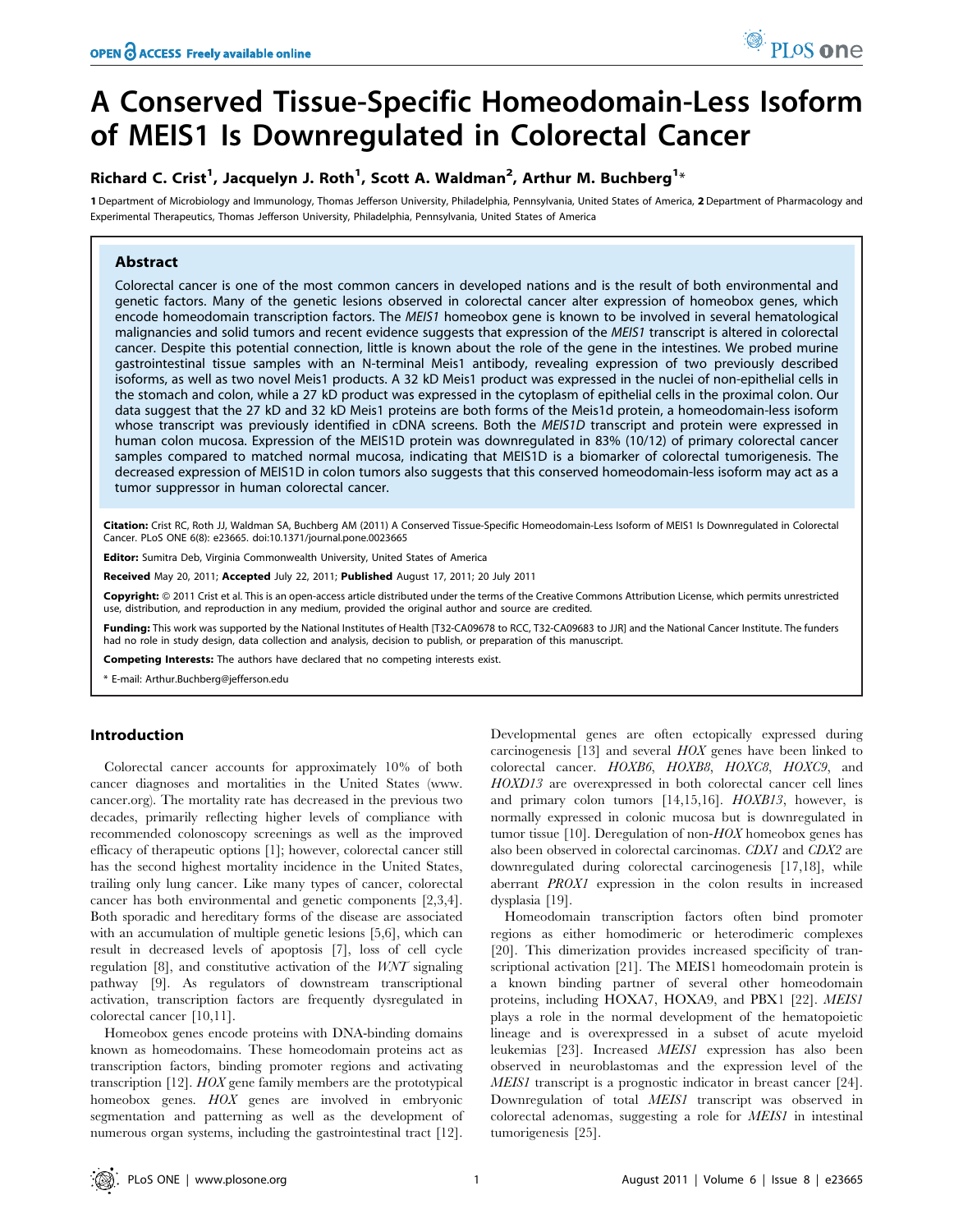Due to the links between homeobox genes and colorectal cancer, we examined the status of Meis1 in the colon. In this study, we describe two novel Meis1 products expressed in the murine gastrointestinal tract. These two proteins are expressed in different cell types and subcellular compartments. Both proteins are translated from the Meis1d transcript, a homeodomain-less splice variant of *Meis1*. MEIS1D, the human homolog of *Meis1d*, was identified in normal human colon tissue at both the mRNA and protein level. Furthermore, we observe the downregulation of MEIS1D expression in human colorectal cancers. These data suggest that *MEIS1D* is a novel suppressor of colorectal tumorigenesis and a potential therapeutic target for colon cancer.

#### Materials and Methods

#### Mouse colony

C57BL/6J (B6) mice were obtained from The Jackson Laboratory (Bar Harbor, ME). Mice were maintained in the AALAC-accredited TJU animal facility. This study was carried out in strict accordance with the recommendations in the Guide for the Care and Use of Laboratory Animals of the National Institutes of Health. The protocol, 343C, was approved by the Institutional Animal Care and Use Committee of Thomas Jefferson University, permit number A3085-01.

#### Retroviral Infection

Hct116 cells were obtained from the American Type Culture Collection (Cat. No. CCL-247), where the identity of the cell line was confirmed by STR analysis. MSCV-Meis1d and MSCV-Neo plasmids were transfected into Phoenix cells using the Profection Calcium Phosphate kit (Promega, Madison, WI). Cells were incubated at  $37^{\circ}$ C for 24 hours to produce viral media. Viral media was added to Hct116 cells in six well plates and spun at 1,800 rpm for 45 minutes. The cells were then incubated at  $32^{\circ}$ C for 3 hours, the viral media was removed, and new viral media was added. The cells were spun again at 1,800 rpm for 45 minutes and incubated at  $32^{\circ}$ C for 3 more hours. Viral media was replaced with DMEM and the cells were moved to  $37^{\circ}$ C for 48–72 hours to allow translation of the inserted sequence.

#### Western blot analysis

B6 mice at 120 days of age were euthanized by  $CO<sub>2</sub>$ asphyxiation followed by cervical dislocation. Tissue and cell samples were washed in  $1\times$  PBS and homogenized in lysis buffer (50 mM Tris-HCl, pH 7.4; 150 mM NaCl; 2 mM EDTA; 10% glycerol; 1% Triton-X-100) with protease inhibitors (Roche Applied Science, Indianapolis, IN). Protein concentration was quantified using Bio-Rad Protein Assay (Bio-Rad Laboratories, Hercules, CA). 20 µg of each sample was separated by SDS-PAGE (10% acrylamide) and transferred to nitrocellulose membranes. Membranes were blocked with 5% nonfat dry milk in  $1 \times TBST$ (20 mM Tris-HCl, pH 7.4; 150 mM NaCl; 0.05% Tween 20). Primary antibodies were used overnight at  $4^{\circ}$ C: Meis1-N; Meis1d-C; Gapdh (Abcam, Cambridge, MA); actin, histone H1, and cytokeratin 18 (Santa Cruz Biotechnology, Santa Cruz, CA). Horseradish peroxidase-conjugated secondary antibody (Vector Laboratories, Berlingame, CA) was used at a 1:2500 dilution for 1 hour at room temperature. Proteins were visualized using SuperSignal chemiluminescent substrate (Thermo Scientific, Rockford, IL).

#### Subcellular fractionation

Tissue and cell samples were washed in  $1 \times PBS$  and homogenized in lysis buffer (10 mM Tris-HCl, pH 7.4; 5 mM  $MgCl<sub>2</sub>$ ; 1 mM

DTT; 1 mM PMSF) with protease inhibitors (Roche Applied Science, Indianapolis, IN). Lysates were then passed through a  $25\frac{1}{2}$ g needle and centrifuged at  $600 \times g$  at  $4^{\circ}$ C for 10 min. The supernatant was labeled the cytoplasmic fraction. The pellet was resuspended in lysis buffer and labeled the nuclear fraction.

#### Epithelial cell isolation

Proximal and distal colon samples were cut into 1 mm wide strips. The samples were incubated in  $1 \times$  PBS with 0.15% DTT for 30 min at room temperature with constant agitation by stir bar to remove mucus. Mucosal strips and stir bar were washed in  $1\times$ PBS and then incubated in  $1 \times$  PBS with 1 mM EDTA, pH 7.2 stirring for 60 min at room temperature to remove epithelial cells. The EDTA solution was collected and centrifuged at  $470 \times g$  for 5 min. Remaining tissue was incubated in the EDTA solution to remove residual epithelial cells and then homogenized in lysis buffer as described above. The epithelial pellet was resuspended in RPMI 1640 and incubated with collagenase (Sigma-Aldrich, St. Louis, MO) at 50 units/mL for 30 min at  $37^{\circ}$ C, vortexing gently every five minutes. Samples were centrifuged at  $200 \times g$  for 5 min. The pellet was resuspended in  $1 \times$  PBS, centrifuged again, and resuspended in RPMI. The RPMI cell suspension was overlaid on a 50% Percoll/PBS mixture. The Percoll gradient was centrifuged at  $470 \times g$  for 20 min. Epithelial cells were taken from the top of the gradient, diluted with RPMI, and centrifuged at  $830 \times g$  for 5 min. The cell pellet was resuspended in RPMI and centrifuged again at  $470 \times g$  for 5 min. The final cell pellet was homogenized in western blot lysis buffer using a  $25\frac{1}{2}$ g needle.

### RT-PCR

Tissue samples were homogenized in 1 mL TRI Reagent Solution (Ambion, Inc, Austin, TX) and centrifuged at  $12,000 \times g$ for 15 min at  $4^{\circ}$ C. 200 µL chloroform were added. The samples were mixed for 15 sec, incubated at room temperature for 3 min, and centrifuged at  $12,000 \times g$  for 20 min at  $4^{\circ}$ C. The top layer was mixed with 500 µL of 2-propanol, incubated at room temperature for 10 min, and centrifuged at  $12,000 \times g$  for 20 min at 4<sup>°</sup>C. The RNA pellet was washed with 75% ethanol and centrifuged at  $7,500 \times g$  for 5 min. The RNA was then air dried and resuspended in DEPC-treated water. SuperScript II Reverse Transcriptase (Invitrogen, Carlsbad, CA) was used to generate cDNA. All Meis1 transcripts were amplified in murine samples, while MEIS1Dspecific primers were used in human samples.

#### Immunohistochemistry

Tissues were fixed in Formalde-Fresh 10% buffered formalin solution (Fisher Scientific) overnight at  $4^{\circ}$ C and stored in 70% EtOH. Fixed tissues were embedded in paraffin and tissues were cut and mounted on glass slides by the KCC Translational Research Core Facility. Tissues were deparaffinized using citrate buffer, pH 6.0 (Vector Laboratories, Berlingame, CA) and stained with Meis1-N antibody overnight at  $4^{\circ}$ C. Anti-rabbit secondary antibody (Vector Laboratories, Burlingame, CA) was used at a 1:200 dilution for 1 hour at  $37^{\circ}$ C followed by ABC Linker Kit (Vector Laboratories, Berlingame, CA) for 30 min at  $37^{\circ}$ C. Samples were developed using the DAB Peroxidase Substrate Kit (Vector Laboratories, Burlingame, CA). Staining was visualized on a Nikon Eclipse E600 microscope at either  $4 \times$  or  $20 \times$ magnification.

#### Ethics

The patients were consented using a written surgical consent form which states the waste from surgery would be used for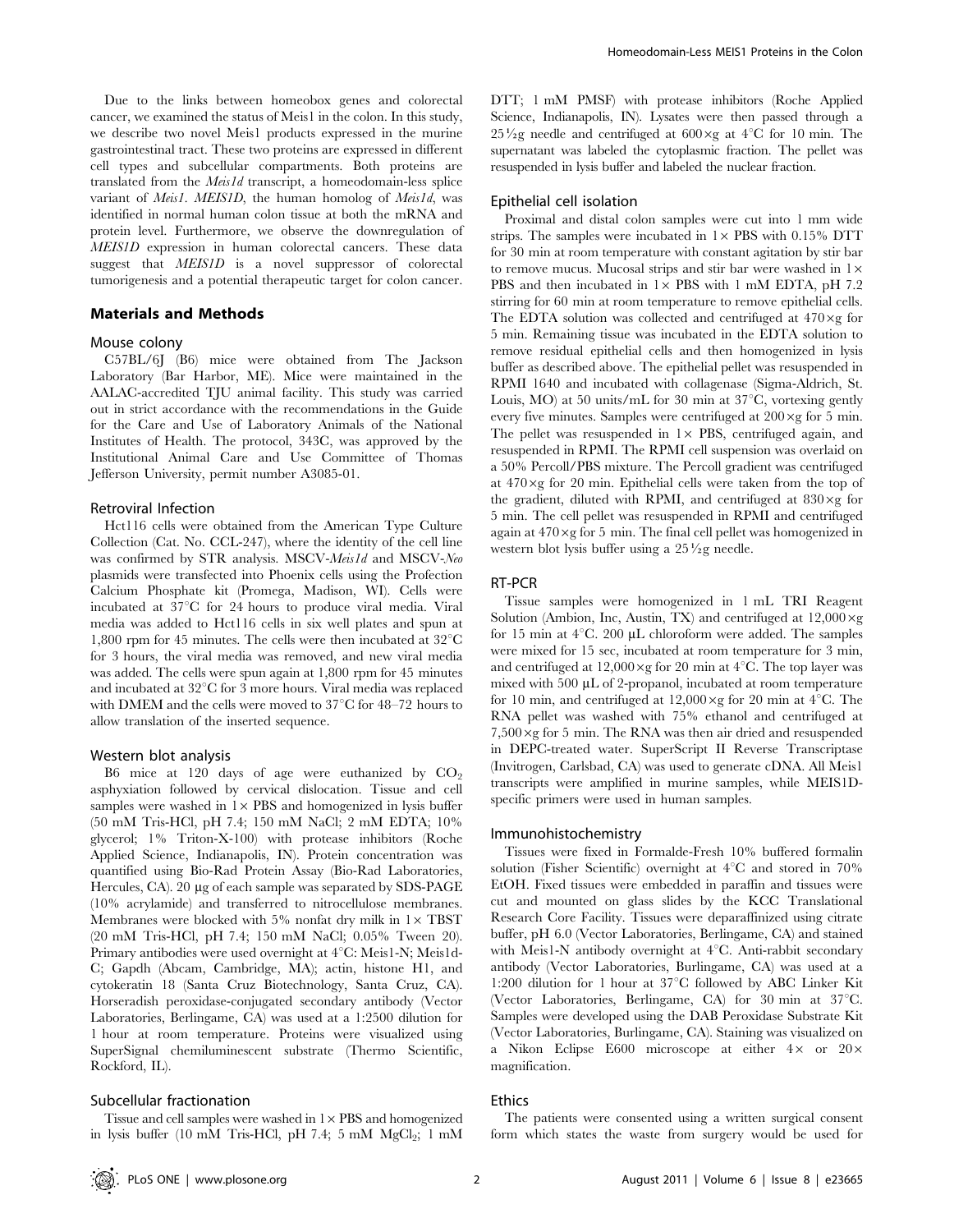research purposes. All of the samples were obtained at Thomas Jefferson University Hospital. The Thomas Jefferson University Institutional Review Board (IRB) exempted this study from review because they deemed that the study did not constitute human subjects research and waived the need for consent due the fact that the samples received were coded to remove identification.

#### Results

## Two novel Meis1 isoforms are present in the murine gastrointestinal tract

Although downregulation of MEIS1 in human colorectal cancer has recently been observed, the role of the gene in gastrointestinal (GI) homeostasis and tumorigenesis is poorly understood. To determine the expression of murine Meis1 isoforms in the GI tract, a western blot was performed on C57BL/6J (B6) GI lysates using a polyclonal antibody targeted to the N-terminus of Meis1 (Meis1- N). Products of 43 kD and 51 kD were observed in most samples (Figure 1a). These molecular weights correspond with the known sizes of two previously described isoforms, Meis1a and Meis1b, respectively. Two additional bands were observed in some of the samples:  $a \sim 32$  kD protein present in the stomach and colon and  $a \sim 27$  kD protein expressed in the proximal colon and cecum (Figure 1a). The  $\sim$ 27 kD product is the same as the predicted weight for Meis1d, another Meis1 isoform. The transcript for Meis1d was previously identified during screens of murine cDNA [26,27]. The isoform lacks all of exon 8, resulting in a premature stop codon in exon 9 and a theoretical truncated protein product (Figure 1c, d). The existence of an in vivo protein product, however, has never been confirmed.

## Meis1d, a truncated Meis1 isoform, is expressed in the murine cecum and proximal colon

If the 27 kD Meis1 product is Meis1d, then the Meis1d transcript should be detectable in the proximal colon. To determine if the *Meis1d* transcript is present, *Meis1* splice variants were amplified from B6 proximal colon cDNA samples using RT-PCR. Primers were designed to amplify across exon 8, distinguishing Meis1d from the full length isoforms, Meis1a and Meis1b. The PCR reaction amplified products of approximately 758 and 904 bp in length, the predicted size of products from  $Meis1d$  and  $Meis1a/b$  transcripts (Figure 1b). The size difference between the two products corresponds with the known length of exon 8 (146 bp), suggesting that the smaller product is lacking that exon. Extraction and sequencing of the smaller PCR product confirmed the absence of exon 8 from the PCR product (data not shown), demonstrating the presence of the *Meis1d* transcript in the murine proximal colon.

Removal of exon 8 from the Meis1d transcript causes a frameshift in exon 9. The result of this frameshift is the production of truncated protein product with five novel amino acids on the Cterminus (Figure 1d). Since these residues are not present on full length Meis1 isoforms, a custom antibody targeting the unique epitope (Meis1d-C) was generated. To determine if the custom antibody recognizes the  $\sim$ 27 kD Meis1 product, colon lysates from B6 mice were probed with the Meis1d-C and Meis1-N antibodies. Proximal colon and distal colon lysates were used as positive and negative controls, respectively. As expected, the Meis1-N antibody picked up the previously identified  $\sim$ 27 kD band in the proximal colon, but not the distal colon (Figure 2a). The same expression pattern was observed in the samples probed with the Meis1d-C antibody, demonstrating that the Meis1d-C antibody detects the  $\sim$ 27 kD Meis1 product and indicating that the product is Meis1d (Figure 2a). To determine the spatial expression pattern of the Meis1d protein, lysates from a panel of B6 organs were probed with the Meis1d-C antibody. Meis1d expression was limited to the cecum and proximal colon (Figure 2b, c).

## Posttranslational modification of Meis1d correlates with subcellular localization

Homeodomain-less isoforms of other homeodomain proteins have been shown to function through two mechanisms. The homeodomain-less proteins can sequester full length isoforms in the cytoplasm through dominant negative interactions. Homeodomain-less isoforms can also act as nuclear binding partners for other transcription factors, altering the activation of downstream target genes. Therefore, the subcellular localization of Meis1d may indicate the functional role of the isoform in the colon. To determine the subcellular localization of Meis1d, B6 proximal colon lysates were separated into nuclear and cytoplasmic fractions and probed with Meis1-N antibody. As expected, full length Meis1



Figure 1. Novel Meis1 isoforms are present in the murine gastrointestinal tract. A) Western blot analysis of B6 gastrointestinal lysates using the Meis1-N antibody. Gapdh was used as a loading control. PSI, MSI, and DSI indicate lysates from the proximal, middle, and distal small intestines, respectively. PC and DC indicate lysates from the proximal and distal colons. B) Amplification of Meis1 isoforms from B6 proximal colon cDNA using RT-PCR. Diagrams of the C) transcripts and D) products of Meis1a, Meis1b, and Meis1d isoforms are included. The locations of the two Meinox domains (M1 and M2) and the homeodomain (HD) are labeled. doi:10.1371/journal.pone.0023665.g001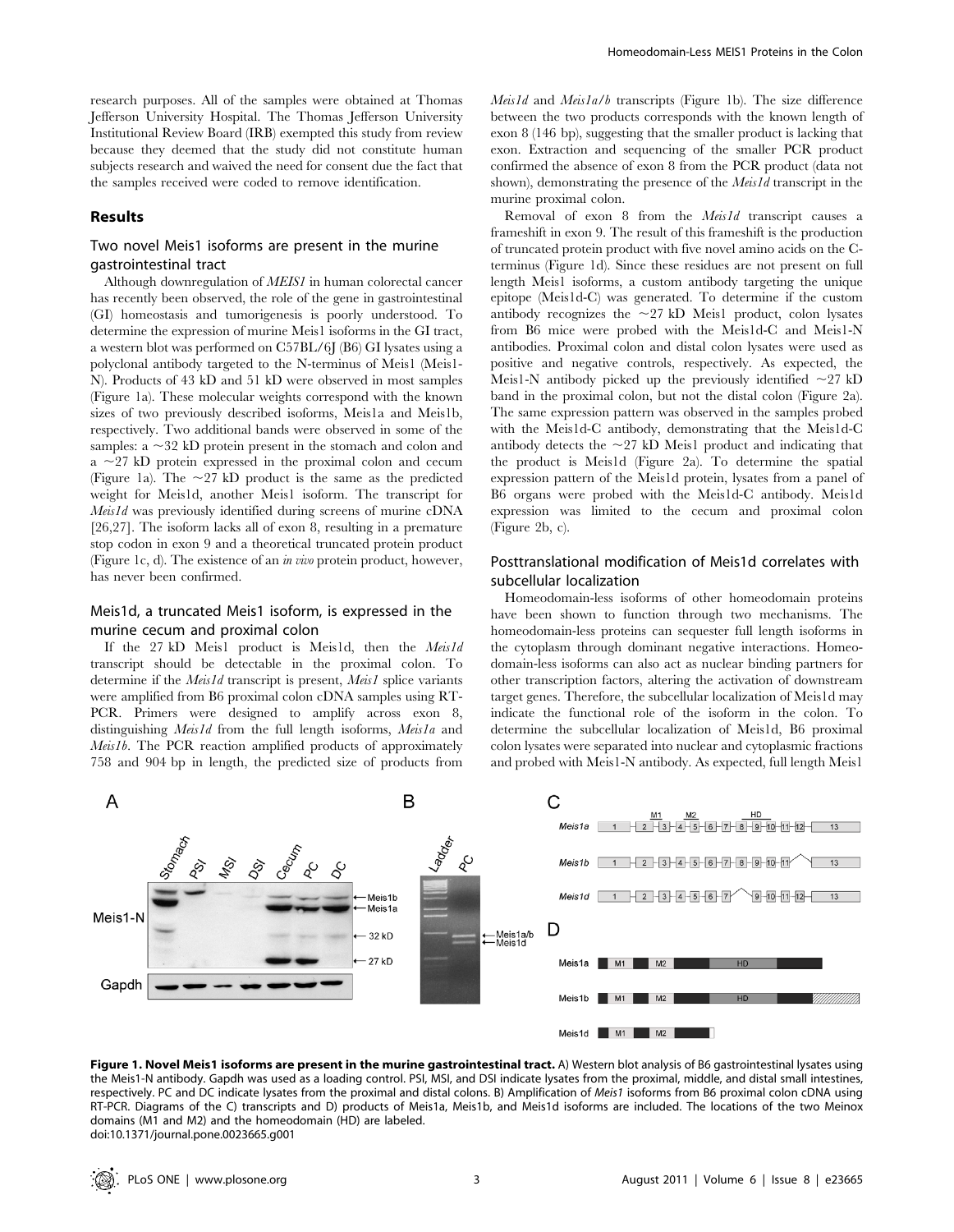

Figure 2. The Meis1d protein is present in the murine colon. A) Western blot analysis of B6 proximal and distal colon lysates with the Meis1-N and Meis1d-C antibodies. The positions of Meis1, Meis1b, and the two novel Meis1 products are labeled. B) and C) Lysates from a panel of B6 organs were probed with the Meis1d-C antibody. Gapdh was used as a loading control. doi:10.1371/journal.pone.0023665.g002

was present in the nuclear fraction (Figure 3a). The 32 kD Meis1 product was also present in the nucleus. The 27 kD Meis1d protein, however, was only observed in the cytoplasmic fraction (Figure 3a). These localization data indicate that Meis1d is not acting as a transcription factor or sequestering full length Meis1 outside the nucleus, suggesting that the isoform has novel cytoplasmic functions.

To study the effects of *Meis1d* expression in vitro, the open reading frame (ORF) of *Meis1d* was retrovirally infected into the HCT116 colon cancer cell line. Western blot analysis of cell lysates revealed the presence of a 32 kD protein that was detected by the Meis1-N antibody, but not the Meis1d-C antibody (Figure 3b). This *in vitro* Meis1d product is  $\sim$ 5 kD larger than the expected 27 kD protein predicted by the Meis1d transcript and observed in vivo (Figure 3b). However, the molecular weight matches the novel 32 kD Meis1 isoform previously observed in B6 stomach and colon lysates (Figure 1a). The molecular weight of in vitro Meis1d was confirmed in both murine 3T3 and simian Cos-1 cells, indicating that the increased size is not cell line specific (data not shown). Posttranslational modification of the *in vitro* Meis1d product may be the cause of the increased molecular weight, as well as the inability of the Meis1d-C antibody to detect the protein.

Unlike the 27 kD Meis1d product, the 32 kD Meis1 isoform is localized to the nucleus in the proximal colon. To determine if in vitro Meis1d is also localized to the nucleus, HCT116 cells expressing Meis1d were fractionated. The 32 kD in vitro Meis1d product was present in the nuclear lysates, recapitulating the in vivo subcellular localization of the novel 32 kD isoform (Figure 3c).



Figure 3. Posttranslational modification of Meis1d correlates with subcellular localization. A) B6 proximal colon samples were separated into nuclear and cytoplasmic fractions and probed with the Meis1-N antibody. Histone H1 was used to confirm the subcellular fractionation. B) Western blot analysis of B6 proximal colon and Hct116 cells expressing the Meis1d ORF using the Meis1-N antibody. C) Hct116 cells were retrovirally infected with the Meis1d ORF or an empty MSCV vector. Cells were taken 72 hours post-infection, fractionated, and probed with the Meis1-N antibody. The positions of Meis1a, nuclear Meis1d (Meis1d<sub>32</sub>), and cytoplasmic Meis1d (Meis1d<sub>27</sub>) are labeled where applicable.

doi:10.1371/journal.pone.0023665.g003

These data suggest that both the 27 kD and 32 kD Meis1 isoforms observed in the murine GI tract are translated from the Meis1d transcript. The cytoplasmic form  $(Meis1d_{27})$  is the predicted molecular weight of Meis1d, while the nuclear form  $(Meis1d_{32})$  is larger, most likely due to posttranslational modification.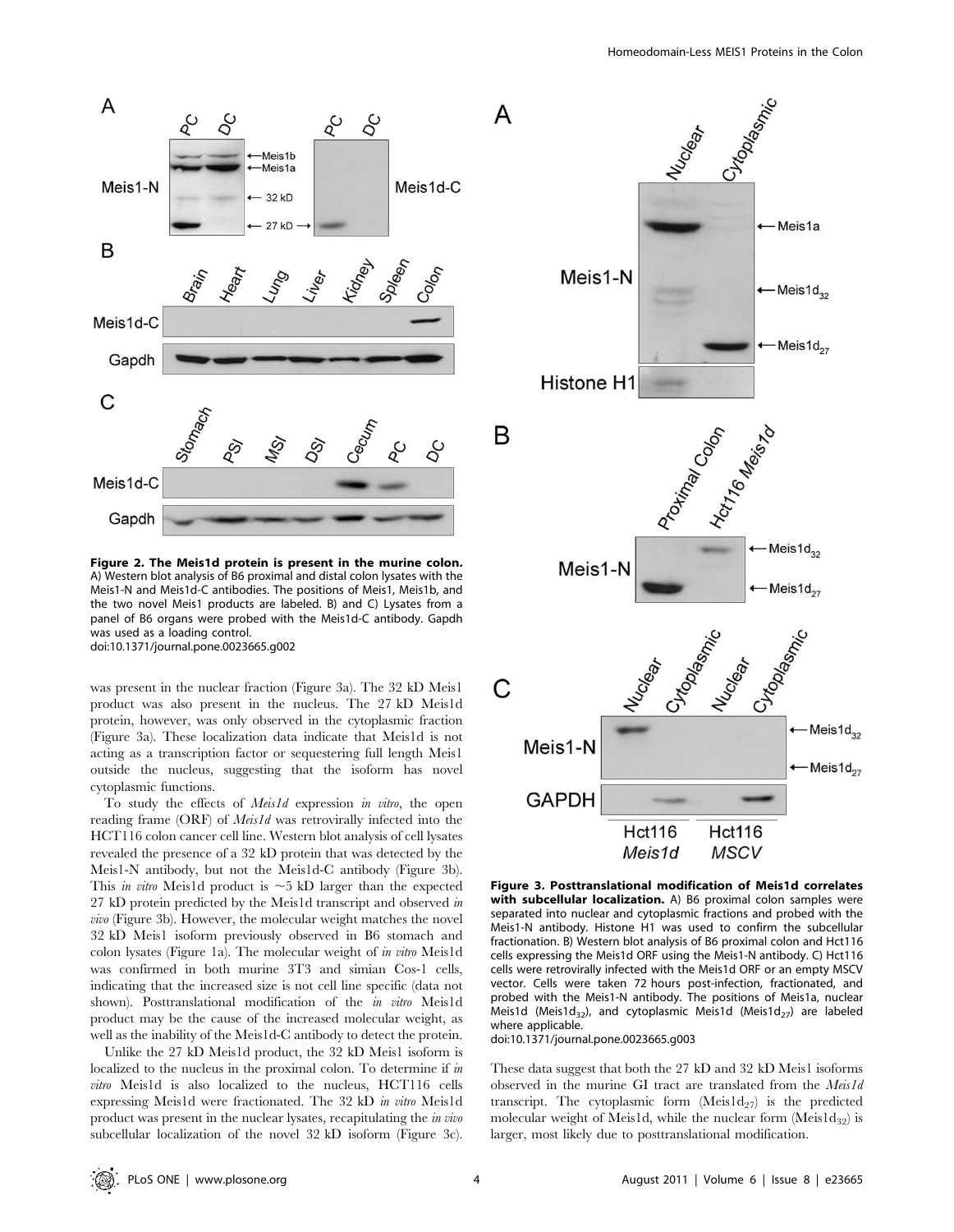## Nuclear and cytoplasmic Meis1d are mutually exclusive in the colon

The colon consists of a single layer of epithelial cells covering the lamina propria and several muscle layers. Colon cancer is derived from stem cells located in the epithelial layer [28]. To determine if either Meis $1d_{27}$  or Meis $1d_{32}$  are expressed in the colonic epithelium, epithelial cells were isolated from B6 proximal and distal colon samples. Lysates from the isolated epithelial cells and lamina propria/muscle layers were probed with Meis1-N antibody. The Meis $1d_{27}$  protein was expressed exclusively in the epithelial cells of the proximal colon (Figure 4a). Meis $1d_{32}$ , however, was expressed in the lamina propria/muscle layers from both the proximal and distal colon (Figure 4a). The full length Meis1 isoforms, Meis1a and Meis1b, were also present in only the lamina propria/muscle samples (Figure 4a). These data indicate that the nuclear and cytoplasmic forms of Meis1d are not present in the same cell populations in the murine colon. Furthermore, Meis $1d_{27}$  is expressed in colonic epithelial cells in the absence of full length Meis1. To further confirm the epithelial cell expression of Meis1d<sub>27</sub>, B6 colon samples were stained with Meis1-N antibody. Strong cytoplasmic staining was observed in the epithelium of the proximal colon, but not the distal colon (Figure 4b). This expression pattern recapitulates the expression of Meis1d<sub>27</sub>, again suggesting that Meis1d<sub>27</sub> is present in the epithelial cells of the proximal colon.



Meis1 is highly conserved in eukaryotes and removal of exon 8 from the human MEIS1 mRNA would encode a predicted protein product with 99% homology to murine Meis1d. Based on the evolutionary conservation of Meis1, we attempted to characterize the expression of MEIS1D in the human colon. A western blot was performed on human colon lysates using the Meis1-N antibody. A band the predicted size of MEIS1D $_{27}$  was observed in human colon samples (Figure 5b). To confirm the expression of the MEIS1D transcript, RT-PCR was performed on human colon cDNA (Figure 5a). A 758 bp band was amplified, indicating that MEIS1D mRNA is transcribed in the human colon.

Expression of full length MEIS1 is known to be dysregulated in several solid tumors [29,30]. To determine the status of MEIS1 in colorectal cancer, western blots were performed on matched normal colon and primary colorectal tumor lysates using the Meis1-N antibody. MEIS1A and MEIS1B were expressed in both tumor and normal samples, while  $MEIS1D_{32}$ was not present in either set of samples (data not shown). However, 83% (10/12) of normal colon mucosa samples expressed detectable levels of MEIS1D $_{27}$  protein (Figure 5b). Expression was reduced or completely lost in all matched tumor samples from these patients (Figure 5b). The remaining two



Figure 4. Meis1d<sub>27</sub> and Meis1d<sub>32</sub> are expressed in different cellular populations. A) B6 proximal and distal colon samples were separated into epithelial and non-epithelial fractions. The non-epithelial fractions consist of the lamina propria and muscle layers of the colon. The fractions and whole cell lysates from both colon segments were probed with the Meis1-N antibody. Cos-1 cells expressing Meis1d were used to compare the in vitro and in vivo molecular weights of Meis1d<sub>32</sub>. B) B6 proximal and distal colon samples were stained with Meis1-N antibody. Staining was visualized at  $20\times$  magnification. doi:10.1371/journal.pone.0023665.g004



Figure 5. MEIS1 $D_{27}$  is downregulated in human colorectal cancers. A) RT-PCR amplification of MEIS1D transcript from human colon cDNA. B) Western blot analysis of lysates from human colorectal tumors (T) and matched normal mucosa (N) using the Meis1-N antibody. GAPDH was used as a loading control. Samples represent all four sections of the human colon: ascending, transverse, descending, and sigmoid.

doi:10.1371/journal.pone.0023665.g005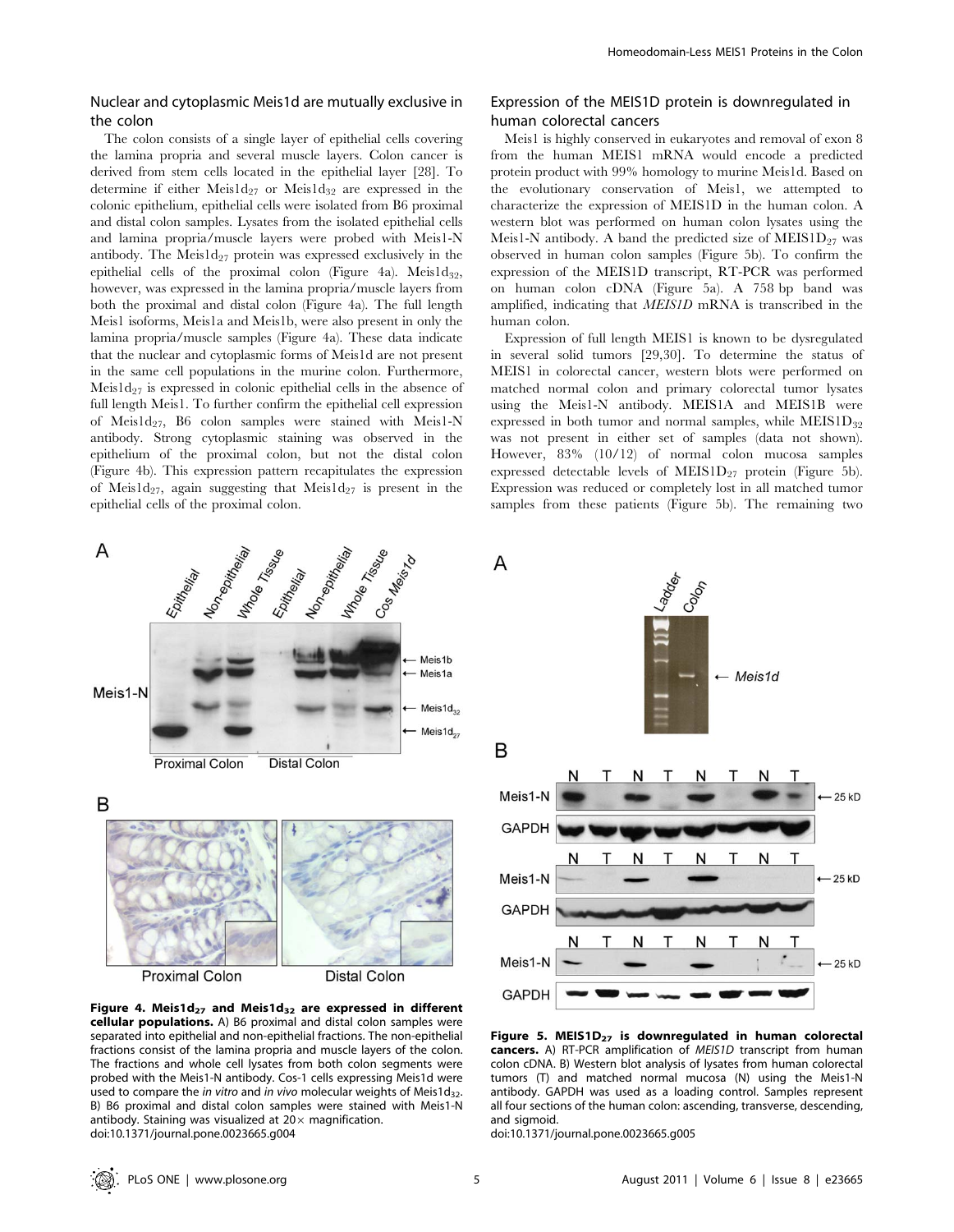patients expressed undetectable levels of  $MEIS1D_{27}$  in both normal mucosa and tumor tissue (Figure 5b). These in vivo data indicate that  $MEIS1D_{27}$  expression is downregulated during intestinal tumorigenesis.

## Discussion

Alternative splicing is known to produce two *Meis1* isoforms, Meis1a and Meis1b, in both mice and humans. Both the Meis1a and Meis1b proteins are full length, containing the two Meinox domains involved in protein-protein interactions and the DNAbinding homeodomain (Figure 2d). The protein products of these splice variants differ in the C-terminus, due to the splicing out of exon 12 from the Meis1b coding sequencing (Figure 2c, d). Evidence suggests that the two similar isoforms may activate transcription of different subsets of genes [31]. Screens of cDNA libraries indicate that a large number of additional alternatively spliced transcripts are produced from the *Meis1* locus [26,27,32]. Unlike Meisla and Meislb, however, proteins for other Meisl transcripts have not been observed in vivo. Therefore, it remains unclear whether these transcripts are functionally relevant or simply artifacts generated by incorrect alternative splicing.

In this paper, we have described two protein products of the Meis1d splice variant, an isoform previously identified in cDNA screens. The *Meis1d* transcript lacks exon 8, resulting in a predicted 27 kD protein lacking the homeodomain (Figure 2c, d). This 27 kD product was observed in the cytoplasm of proximal colon epithelial cells (Figures 3a, 4a). A second, 32 kD Meis1d product occurs in the nuclei of non-epithelial cells in the stomach and colon (Figures 3a, 4a). The cytoplasmic and nuclear forms of Meis1d have been named Meis1d<sub>27</sub> and Meis1d<sub>32</sub>, respectively. The larger molecular weight and nuclear localization of the Meis1 $d_{32}$  protein are recapitulated in cells transfected with the Meis1d ORF (Figure 3b). Expression of MEIS1 $D_{27}$  in human colon samples was also observed, demonstrating evolutionary conservation of this novel isoform (Figure 5). Meis1d is only the third Meis1 isoform for which a translated protein product has been confirmed and is also the first homeodomain-less Meis1 product observed in either mice or human tissues.

Homeodomain-less isoforms have been described for many homeobox genes, including several members of the Hox family. Only a few of these isoforms, however, have been identified in TALE superfamily genes, a group including Meis1. The loss of the homeodomain prevents direct binding to DNA target sequences and normal transcriptional activation. Homeodomain-less isoforms of TALE transcription factors, however, have been previously shown to still regulate transcription through two distinct mechanisms. The truncated isoforms can have dominant negative effects, sequestering full length proteins in the cytoplasm and preventing transcriptional activation of downstream targets [33,34]. The homeodomain-less proteins can also interact indirectly with DNA by binding other transcription factors to form heterodimers. The presence of the truncated proteins alters the DNA binding site of the protein complex, activating a distinct subset of downstream targets [35].

Since homeodomain-less isoforms of related genes have distinct mechanisms in the cytoplasm and nucleus, the subcellular localizations of Meis1d and any potential binding partners may suggest a cellular function. In the present study, Meis1d was observed in either the nucleus or cytoplasm depending on cell type.  $Meis1d_{27}$  is expressed in the cytoplasm of proximal colon epithelial cells (Figures 3, 4). Full length isoforms are present in the nuclear fraction of proximal colon lysates, indicating that  $Meis1d_{27}$ does not sequester other Meis1 isoforms in the cytoplasm

(Figures 3, 4). Further evidence indicates that  $Meis1d_{27}$  is not expressed in the same cells as Meis1a or Meis1b, preventing any kind of dominant negative interaction (Figure 4). The cytoplasmic form of Meis1d may still bind other unknown transcription factors and prevent nuclear localization. The isoform may also have a novel homeodomain-independent function unrelated to transcriptional activation.

The potential function of Meis $1d_{27}$  is unclear because the data does not fit either known mechanism of homeodomain-less TALE proteins. The protein can not be acting as a dominant negative, since it is not expressed in the same cells as other Meis1 isoforms. Meis $1d_{27}$  also can not be activating downstream transcription inside the nucleus, because the protein is localized to the cytoplasm. The nuclear form of Meis1d, however, may still fit either of these mechanisms in the lamina propria or muscle surrounding the colon. The nuclear localization of Meis $1d_{32}$ means the protein could be acting as a binding partner for other transcription factors. Meis $1d_{32}$  still maintains the motifs required for Pbx interaction and homodimerization [36]. These data suggest that the truncated isoform could still function as a co-factor with these other homeodomain proteins. The Meis $1d_{32}$  protein may also be acting as dominant negative isoform inside the nucleus, preventing association between full length Meis1 proteins and promoter regions in the DNA. Further dissection of the lamina propria and the underlying muscle layer is necessary to determine if  $Meis1d_{32}$  and any potential binding partners are expressed in the same population of cells. Identification of functional roles for both Meis $1d_{32}$  and Meis $1d_{27}$  will help explain the relevance of *Meis1* splicing in intestinal function and homeostasis.

Despite the lack of a defined function, we have provided evidence that  $MEIS1D_{27}$  is downregulated in primary colorectal cancers compared to normal mucosa (Figure 5b). These data may explain the downregulation of total MEIS1 transcript previously observed in early colon adenomas [25]. Preliminary data also suggests that  $MEIS1D_{27}$  is not expressed in the Hct116, LoVo, or SW480 cell lines, which are derived from human colon cancers (data not shown). Tumor suppressor genes are functionally inactivated during tumor initiation and progression through somatic mutations or loss of expression. These data suggest that  $MEIS1D<sub>27</sub>$  may act as a tumor suppressor in the colon. The loss of  $MEIS1D<sub>27</sub>$  during intestinal tumorigenesis, however, may also be indicative of more global changes in the transcriptome of the tumor cell. Alternative splicing is an essential mechanism for generating the protein diversity necessary for cellular function. Splicing provides both direct and indirect regulation of multiple cancer-related pathways, including apoptosis, signal transduction, and differentiation [37,38,39]. As with other regulatory mechanisms, alterations in alternative splicing have been observed in primary human cancers [40,41]. Transcriptome-wide changes are often caused by aberrant expression of splicing factors, resulting in simultaneous downregulation of tumor suppressive isoforms and upregulation of oncogenic isoforms. Newer microarrays can map the transcriptome with exon-level resolution, allowing analysis of these changes in primary tumors. Despite these technological advancements, there are still difficulties identifying causative links between production of specific isoforms and tumorigenesis. Due to the global changes in alternative splicing observed in cancer, MEIS1D may be one of many splice variants whose expression levels change during intestinal tumorigenesis. Future work will need to determine if there is a causative role for  $MEIS1D_{27}$  in colorectal cancer or if the loss of the cytoplasmic isoform is simply a biomarker of colorectal cancer.